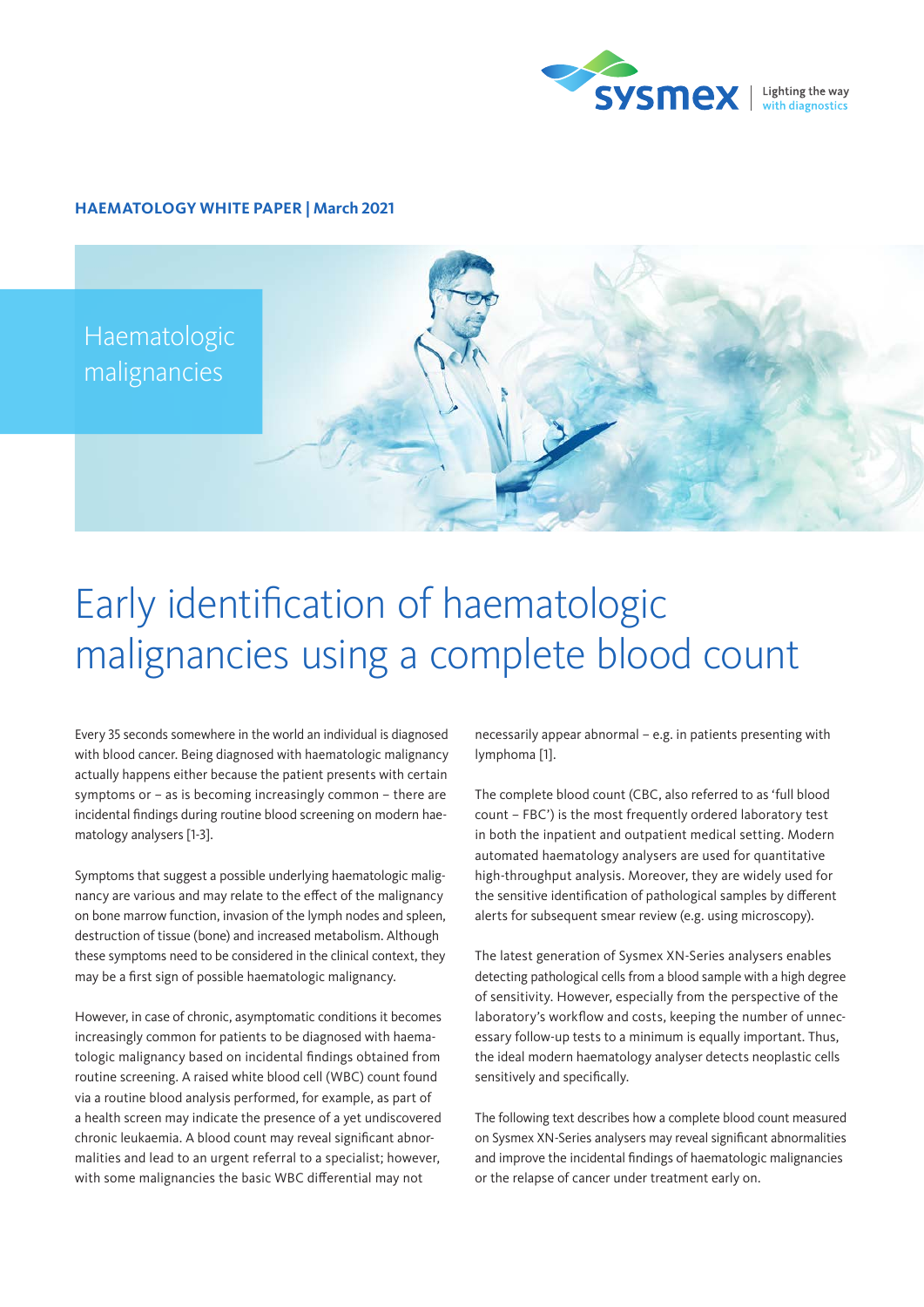# Sensitive detection of nucleated red blood cells can point towards malignancies early on

Nucleated red blood cells (NRBC) are immature red blood cell precursors that are not present in the circulation of healthy adults. For already several years the counting of these cells has been available on haematology analysers. However, only with the introduction of the XN-Series it has become possible to determine NRBC routinely and accurately with each measurement.

NRBC are associated with many haematologic disorders including haematologic malignancies, and the finding of NRBC should prompt the evaluation of a peripheral blood smear (see Figure 1) [3, 4]. One of the reasons why NRBC may become present in peripheral blood is damage or stress to the bone marrow, which is often the case in haematologic malignant diseases. Table 1 summarises relevant publications on NRBC.

For example, in a study of 478 patients with haematologic diseases, the frequency of NRBC positivity at diagnosis was highest in patients with chronic myeloid leukaemia (100%), acute leukaemia (62%), and myelodysplastic syndromes (45%) [5]. NRBC can also be seen in peripheral blood, for example in case of bone marrow metastasis or extramedullary haematopoiesis. Even the screening of children for increased NRBC has revealed – besides the highest probability of underlying disorders being hypoxia (49%) – malignancies (8%) to be an important cause of normoblastaemia [6]. The comprehensive performance evaluation of the NRBC count of five haematology analysers found the best precision for Sysmex XN-Series with a very low limit of quantification (LoQ) of 0.029 ×109 /L [7]. A study by Bruegel M *et al.* also showed the

best NRBC count for Sysmex XN-Series [8]. Due to such excellent performance in samples even at very low concentrations of NRBC, a case study report using the XN-Series analyser showed the presence of NRBC in the peripheral blood of a patient more than one year before the diagnosis of primary myelofibrosis, which highlights the value of routine NRBC analysis of blood samples when screening for many relevant haematologic malignancies in an early subclinical stage [2].

The NRBC count is part of the CBC even if no WBC differential has been ordered. However, ordering the differential count provides clinicians not only with the quantitative information on different WBC subpopulations, but also enhances the analytical depth in order to sensitively detect possible pathological cells circulating in the blood of the patient very early on.



*Fig. 1 Random selection of nucleated red blood cells in the peripheral blood smear. Among other pathological conditions the incidental finding of solitary NRBC can give a sign of various malignancies early on.*

#### *Table 1 Summary of publications on NRBC related to sensitivity performance and clinical relevance to haematologic malignancies*

| <b>Clinical relevance of NRBC to haematologic malignancies</b>                                                                                                                                                                | Performance of the NRBC count on XN-Series                                                                                                                                                      |
|-------------------------------------------------------------------------------------------------------------------------------------------------------------------------------------------------------------------------------|-------------------------------------------------------------------------------------------------------------------------------------------------------------------------------------------------|
| Buoro S et al. (2016)<br>■ Case study that shows excellent performance in samples of very low NRBC<br>concentrations and highlights the value of routine NRBC analysis of blood<br>samples in an early subclinical stage [2]. | Da Rin G et al. (2017)<br>■ Sysmex XN-Series shows best precision amongst five haematology analysers<br>with a very low limit of quantification (LoQ) of 0.029 $\times$ 10 <sup>9</sup> /L [7]. |
| Danise P et al. (2011)<br>The frequency of NRBC positivity at diagnosis was highest in patients with<br>chronic myeloid leukaemia (100%), acute leukaemia (62%), and myelodysplastic<br>syndromes (45%) [5].                  | Bruegel M et al. (2015)<br><b>Best NRBC count on Sysmex XN-Series [8].</b>                                                                                                                      |
| Sills RH et al. (1983)<br>■ Increased NRBC revealed, besides underlying disorders with hypoxia (49%),<br>malignancies (8%) as an important cause of normoblastaemia [6].                                                      |                                                                                                                                                                                                 |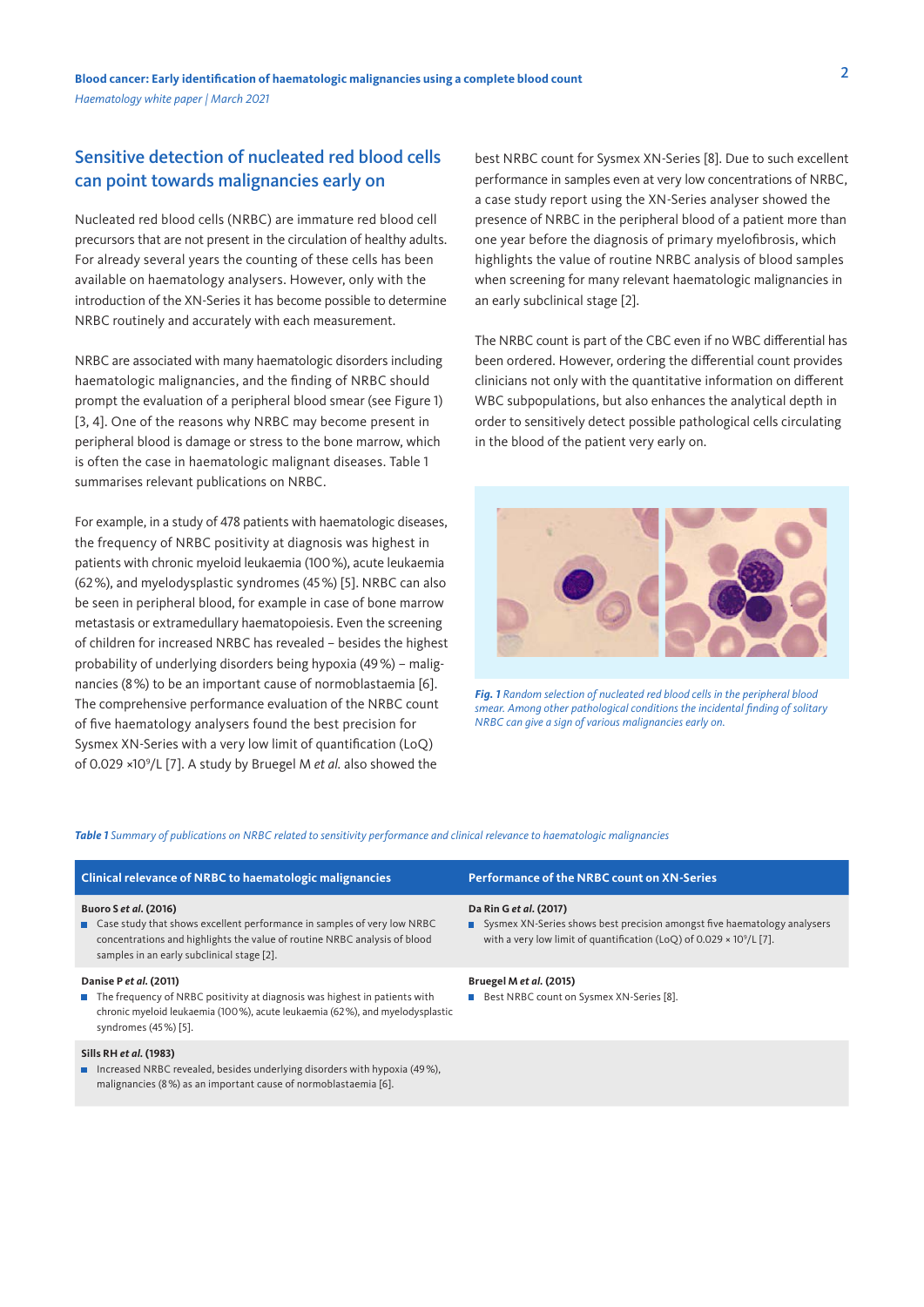## Sensitive recognition of immature precursor cells for the detection of malignant samples

In peripheral blood the appearance of immature granulocytes (IG) is quite a common finding in infections, inflammations, haematologic malignancies or other factors that stimulate the bone marrow. Circulating immature precursor cells often indicate malignant diseases such as acute myeloid or lymphoid leukaemia, but also other pathologies such as myelodysplastic syndromes or myeloproliferative neoplasms. Based on a unique measuring technology and reagents in combination with proprietary algorithms, modern haematology analysers will recognise samples with specific pathological cell types and abnormal populations of WBC, including immature granulocytes, blasts and abnormal lymphocytes.

Table 2 summarises interesting publications on the detection and recognition of immature WBC.

#### *Table 2 Publications on the detection of immature WBC*

#### **Detection and recognition of immature WBC**

#### **Blomme S** *et al.* **(2020)**

 Excellent sensitivity (99%) for pathological cells using WPC channel analysis and WPC reflex testing led to a reduction of the blood smear review rate by 12% [9].

#### **Schuff-Werner P** *et al.* **(2016)**

 Very good performance of the XN-Series in detecting leucocytosis of neoplastic and reactive origin [10].

#### **Bruegel M** *et al.* **(2015)**

 XN-Series showed superior sensitivity for the presence of blasts, abnormal lymphocytes and IG in an inter-instrument comparison and outperformed other analysers in flagging, especially blast flagging was found to have significantly better sensitivity [8].

Blomme S *et al.* evaluated the diagnostic performance of the XN-Series analyser as well as the workflow impact in the laboratory using a total of 630 preselected abnormal patient blood samples. The testing showed excellent sensitivity (99%), important for an excellent screening device, but low specificity (29%). This means when abnormal cell populations are present, the XN-Series analyser can detect them and provide more information on the abnormal cell type reported, helping morphologists classify them into clear categories: 'Blasts?' or 'Abnormal lymphocytes?'. This is especially relevant to newly discovered haematologic malignancies where XN-Series technology remains important for its additional information on the abnormal cell types [9].

A study by Bruegel M *et al.* showed that the XN-Series has a superior sensitivity for the presence of blasts, abnormal lymphocytes and IG in a large inter-instrument comparison of pathological flags in 349 samples taken randomly from routine analysis [8]. Importantly, the XN-Series outperformed the other analysers in flagging, while specificity was comparable between analysers and thus not increasing the number of false positive samples leading to an increased smear review burden for the laboratory. An essential role of modern routine haematology analysers in clinical practice beyond the complete blood count is to screen sensitively for samples potentially containing pathological cells. For blast flagging, which is one of the clinically most relevant warning messages, a significantly better sensitivity was found for XN-Series in comparison with other analysers [8]. Another study found a very good performance of the XN-Series in detecting leucocytosis of neoplastic and reactive origin [10].

# Timely detection of potentially unrecognized cases of chronic myelomonocytic leukaemia (CMML)

It is important to know whether the cause of monocytosis is an underlying reactive condition or a malignant haematologic disease (see Figure 2). Typically, the laboratory smear review criteria for monocytosis and the recommended WHO diagnosis criteria show a gap which could lead to unrecognised cases of CMML. Recently, Schillinger F *et al.* developed and validated a 'Mono-dysplasia score' based on Sysmex XN's monocyte count and structural parameters and found this to be a reliable tool for the timely recognition of CMML cases out of all monocytosis cases [11]. The score was tested on a validation cohort of 1,809 samples in which 26 cases of CMML were present and yielded a sensitivity of 92.3% and a specificity of 93.6%. Using this new tool enables a confident recognition of CMML at any time and irrespective of the experience level of the laboratory staff, and thus supports a faster diagnosis of CMML.



*Fig. 2 Random selection of reactive monocytes and monoblasts. Examination of the blood smear is the first step to identify cytological arguments of CMML which can be discrete: dysplastic abnormalities, immature granulocytes, promonocytes and/or few blasts. Such analysis requires experienced laboratory staff and is subject to poor inter-operator reproducibility. In reactive monocytosis, a slide review is not necessary, if no suspicion has been raised in the initial analysis on the haematology analyser [11].*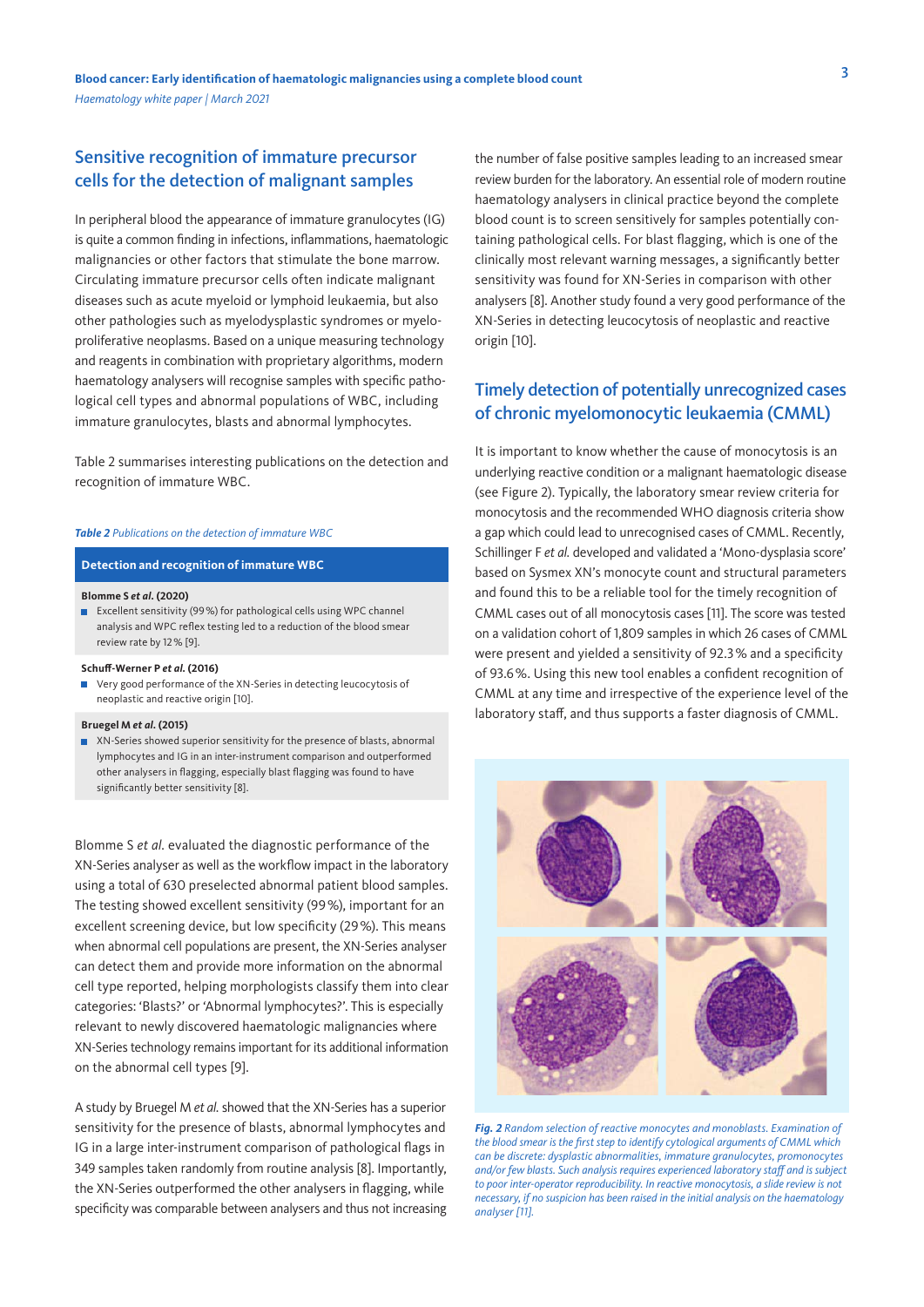## Diagnostic aid in identifying patients with a high likelihood of myeloproliferative diseases

Early diagnosis of patients with essential thrombocythaemia (ET) and polycythaemia vera (PV) is desirable in order to instigate monitoring and/or appropriate treatment to prevent thrombosis. Several studies found an association of the parameter 'immature platelet fraction' (IPF) that helps in identifying a cohort of highlikelihood patients and to refer them for haematologic review [12–14]. These findings revealed that the JAK2 V617F mutation is linked to the quantity of IPF in patients with such myeloproliferative diseases. Due to the immature platelets' higher haemostatic potential than mature platelets, they might even contribute to the prothrombotic phenotype in those patients, making the determination of the IPF parameter worthwhile in preventing adverse thrombotic conditions.

# Early detection of multiple myeloma due to reliable erythrocyte sedimentation rate (ESR) measurement

Multiple myeloma (MM) is a neoplastic plasma cell disorder that is characterised by a clonal proliferation of malignant plasma cells in bone marrow. It can manifest with a myriad of non-specific signs and symptoms and thus diagnosis is frequently delayed [15–16]. Due to non-specific symptoms such as musculoskeletal pain and tiredness, these patients are more likely than those with other malignancies to have three or more general practitioner visits before a secondary care referral is initiated [17]. Delayed diagnosis of MM is associated with an increased risk of complications (e.g. bone disease, anaemia and renal failure) and reduced overall survival [15, 18]. MM is also more likely than other malignancies to be diagnosed after emergency presentation. This is considered as an indicator of delay and associated with poorer outcomes [17, 19].

The combined determination of CBC and ESR is currently recommended when multiple myeloma is suspected. Moreover, ESR has been reported as a prognostic marker for myeloma with higher values of ESR associated with a more advanced malignancy stage [20].

ESR is one of the oldest and most frequently requested blood tests. It has not changed fundamentally in the way it is carried out since Westergren described it first in 1921. In 2011, the International Council for Standardization in Hematology (ICSH) and the Clinical and Laboratory Standards Institute (CLSI) recommended the Westergren method as reference method for ESR measurement.

Using the Westergren method, Interrliner XN integrated into Sysmex haematology automation lines can process ESR measurements from the same EDTA tube in a single run together with the routine CBC. M-proteins are found in conditions such as MM or Waldenstrom's macroglobinaemia and will enhance rouleaux formation. Raijmakers MTM *et al.* investigated the effect of different M-protein classes on the ESR in Westergren and alternative ESR methods and found a large divergence of ESR values especially above 40 mm/h. They concluded that non-Westergren methods are not a good indicator for the detection of patients with an M-protein like in the case of MM disease [21]. Therefore, using the Westergren method for ESR measurement, such as on Interrliner XN, is of utmost importance for an early and reliable diagnosis of suspected MM.

# Conclusion

Modern haematology analysers deliver much more than just basic cell counts and are valuable tools in identifying patients' pathologic conditions early on.

### **Sysmex XN-Series analysers support**

- $\blacksquare$  early findings of haematologic malignancies due to the sensitive detection of various pathological cells.
- $\blacksquare$  indicating damage or stress to the bone marrow by a very sensitive detection of NRBC – performed with every blood count.
- **EX SENSITE:** sensitive recognition of immature precursor cells with every differential blood count – considered 'best in class'.
- **a** a new score for the timely detection of potentially unrecognized cases of chronic myelomonocytic leukaemia (CMML).
- $\blacksquare$  identifying patients with a high likelihood of myeloproliferative diseases and starting the supportive care early – with the help of the IPF.
- **E** early detection of multiple myeloma using the Westergren method of erythrocyte sedimentation rate (ESR) on the Interrliner XN.